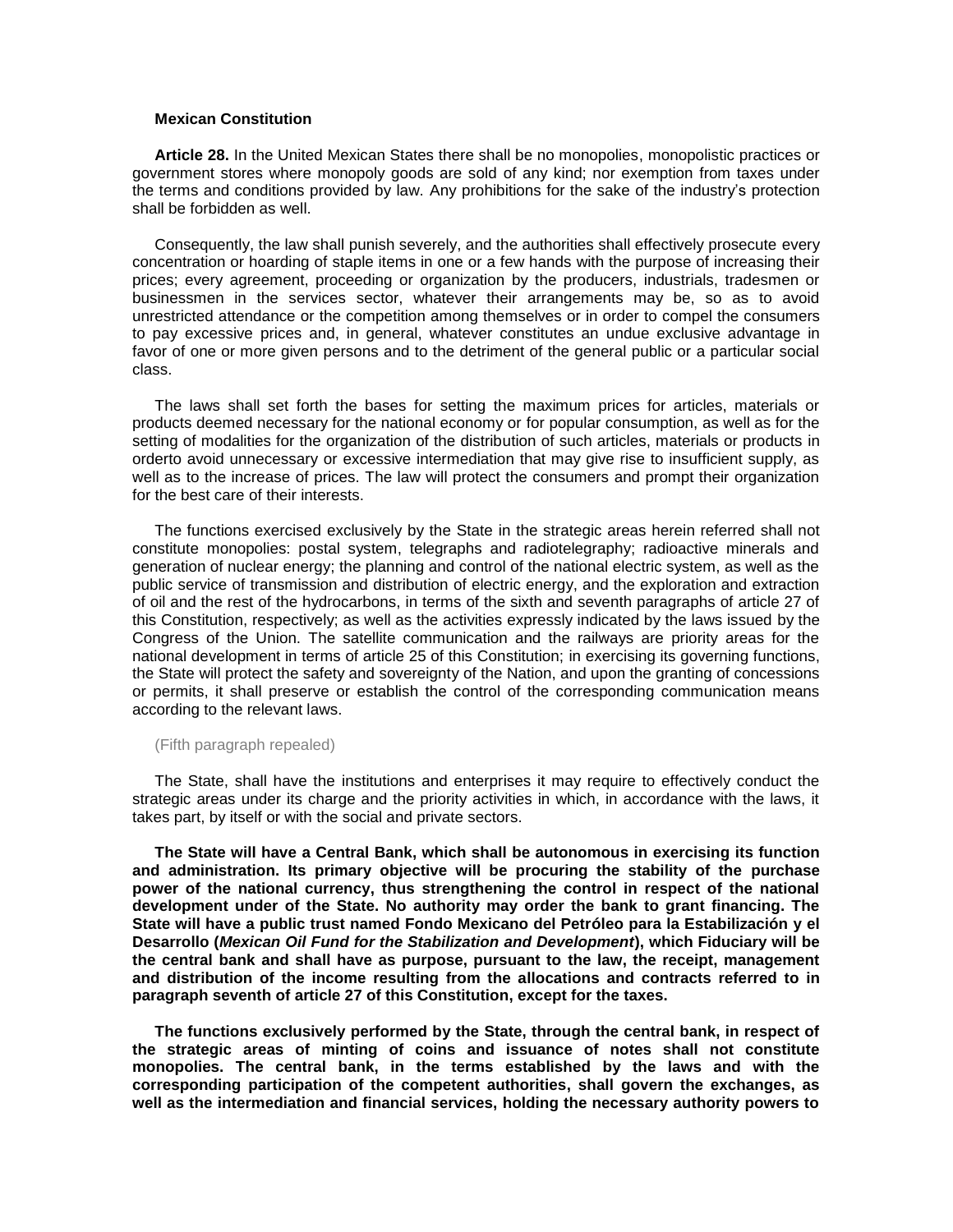**carry out said task and shall provide for the abidance thereof. The conduction of the bank shall be under the charge of the persons appointed by the President of the Republic with the approval of the Senate or the Permanent Commission, as applicable; they shall hold office for the periods which duration and staggered terms may allow for the autonomy of their functions; they may only be removed for serious cause and may not hold any other employment, position or commission save for those carried out on behalf of the bank and those of gratuitous nature within teaching associations, scientific, cultural or charitable institutions (sic DOF 20-08-1993). The persons in charge of the conduction of the central bank, may be subject to impeachment proceeding in accordance with the provisions set forth in article 110 of this Constitution.** 

The Executive Power will count on the coordinated regulatory entities in the energetic field, named National Hydrocarbons Commission and Regulatory Energy Commission, in the terms provided by the law.

There shall not be deemed monopolies the workers associations organized for the purpose of protecting their own interests and the associations or producers' unions so that, in support of their interests or the general interest, they may directly sell in the foreign markets the domestic or industrial products that are the main source of wealth of the region in which they are produced or which are not staple items, provided said associations are under the surveillance or control of the Federal Government or the States of the Republic, and upon prior authorization in that respect from the corresponding state legislatures in each case. Said legislatures may repeal, whenever the public need requires so, by themselves or upon the Executive's request, the authorizations granted for the incorporation of the aforementioned associations.

The privileges granted for a specific time frame in favor of the authors and artists for the producing of their works, and those granted for the exclusive use of their inventions to the inventors and to those performing an improvement thereof, shall not be deemed monopolies.

The State, abiding by the laws, may grant concessions in respect of the provision of public services or the exploitation, use, and profiting of goods owned by the Federation in cases of general interest, with the exceptions that the same provide. The laws shall set the modality and conditions that assure the efficiency of the provision of the services and the social use of the goods, and shall avoid the concentration phenomenon that goes against the public interest.

The abidance by the regimes of public service shall pursue what is set forth by the Constitution and may only be carried out through law.

Subsidies may be granted to priority activities, when they are general, of temporary nature, and do not substantially affect the Nation's finances. The State shall survey its application and evaluate the results of the same.

The Nation shall have a Federal Antitrust Commission, which shall be an autonomous body, with legal capacity and assets and liabilities of its own, whose purpose shall be to guarantee the unrestricted competition and attendance, as well as to prevent, investigate, and fight against the monopolies, the monopolistic practices, the concentrations and other restrictions to the efficient functioning of the markets, in the terms that this Constitution and laws establish. The Commission shall have the necessary powers to effectively fulfill its purpose, among them to order measures to eliminate the barriers to competition and to unrestricted attendance; regulate the access to essential supplies, and order the disincorporation of assets, rights, membership interests, or shares of the economic agents, in the necessary proportions to eliminate anticompetitive effects.

The Federal Telecommunications Institute is an autonomous body, with legal capacity and assets and liabilities of its own, whose purpose is the efficient development of the broadcasting and telecommunications, pursuant to what is set forth in this Constitution and in the terms set by the law. For such effect, the regulation, promotion, and supervision of the use, exercise, and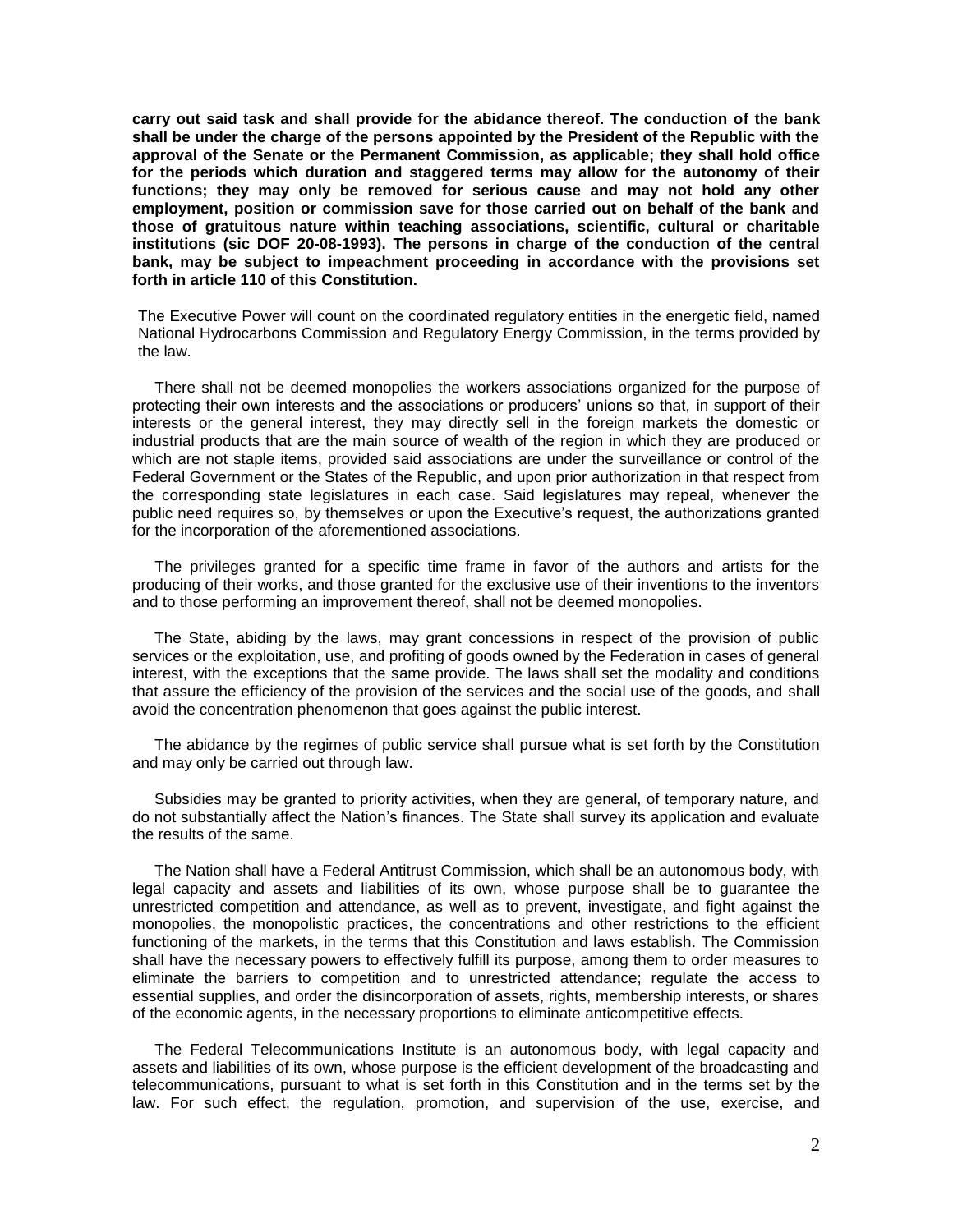exploitation of the radio-electric spectrum, the networks, and the provision of the broadcasting and telecommunications services shall be under its charge, as well as the access to active and passive infrastructure and other essential supplies, guaranteeing what is established in articles  $6<sup>th</sup>$  and  $7<sup>th</sup>$  of this Constitution.

The Federal Telecommunications Institute shall also be the authority in subject of antitrust of the broadcasting and telecommunications sectors, therefore, in these matters it shall exclusively exercise the powers that this article and the laws establish for the Federal Antitrust Commission, and it shall regulate in an asymmetrical form the participants in these markets with the purpose of effectively eliminating the barriers to the competition and free attendance; it shall impose limits on the national and regional concentration of frequencies, to the granting of concessions and to the indirect ownership controlling various means of communication that are concessionaires of broadcasting and telecommunications serving one same market or zone of geographic coverage, and shall order the disincorporation of assets, rights, or shares necessary to assure the compliance with these limits, guaranteeing what is set forth in articles  $6<sup>th</sup>$  and  $7<sup>th</sup>$  of this Constitution.

The granting, revocation, as well as the authorization of assignments or changes to the shareholding control, ownership or operation of companies related to concessions in matters of broadcasting and telecommunications shall correspond to the Institute. The Institute shall notify the Secretary of the branch prior to its determination, who may issue a technical opinion. The concessions may be of commercial, public, private, and social use which includes the community and indigenous ones, which shall subject to, in accordance with their purposes, the principles established in articles  $2^{nd}$ ,  $3^{rd}$ ,  $6^{th}$ , and  $7^{th}$  of this Constitution. The Institute shall set the amount of the compensations for the granting of the concessions, as well as for the authorization of the services related to these, with previous opinion of the tax authority. The opinions that this paragraph refers to shall not be binding and shall be issued in a term no greater than thirty days; once this term has elapsed without the opinions being issued, the Institute shall continue with the corresponding processes.

The concessions of the radio-electric spectrum shall be granted through public bids, to the ends of assuring the maximum attendance, preventing phenomena of concentration affecting the public interest and assuring the lowest price of the services for the final user; in no case shall the determining factor to determine the winner of the bid be only economic. The concessions for public and social use shall be non-profit and shall be granted under the mechanism of direct award pursuant to what is set forth by the law and in conditions that guarantee the transparency of the procedure. The Federal Telecommunications Institute shall keep a public record of concessions. The law shall establish an effective sanctions scheme that shall indicate as cause for revocation of the concession title, among others, the non-compliance with the final resolutions in cases of behaviors related to monopolistic practices. In the revocation of concessions, the Institute shall previously notify the Federal Executive, so it can exercise, in such case, the necessary powers and duties that guarantee the continuity of the provision of the service.

The Federal Telecommunications Institute shall guarantee that the Federal Government has the necessary authorizations for the exercise of its duties.

The Federal Antitrust Commission and the Federal Telecommunications Institute, shall be independent in their decisions and functioning, professional in their performance and impartial in their actions, and shall act pursuant to the following:

- I. They shall issue their resolutions with full independence;
- II. They shall exercise their budget autonomously. The House of Representatives shall guarantee the budgetary sufficiency in order to allow the effective and timely exercise of their powers and duties.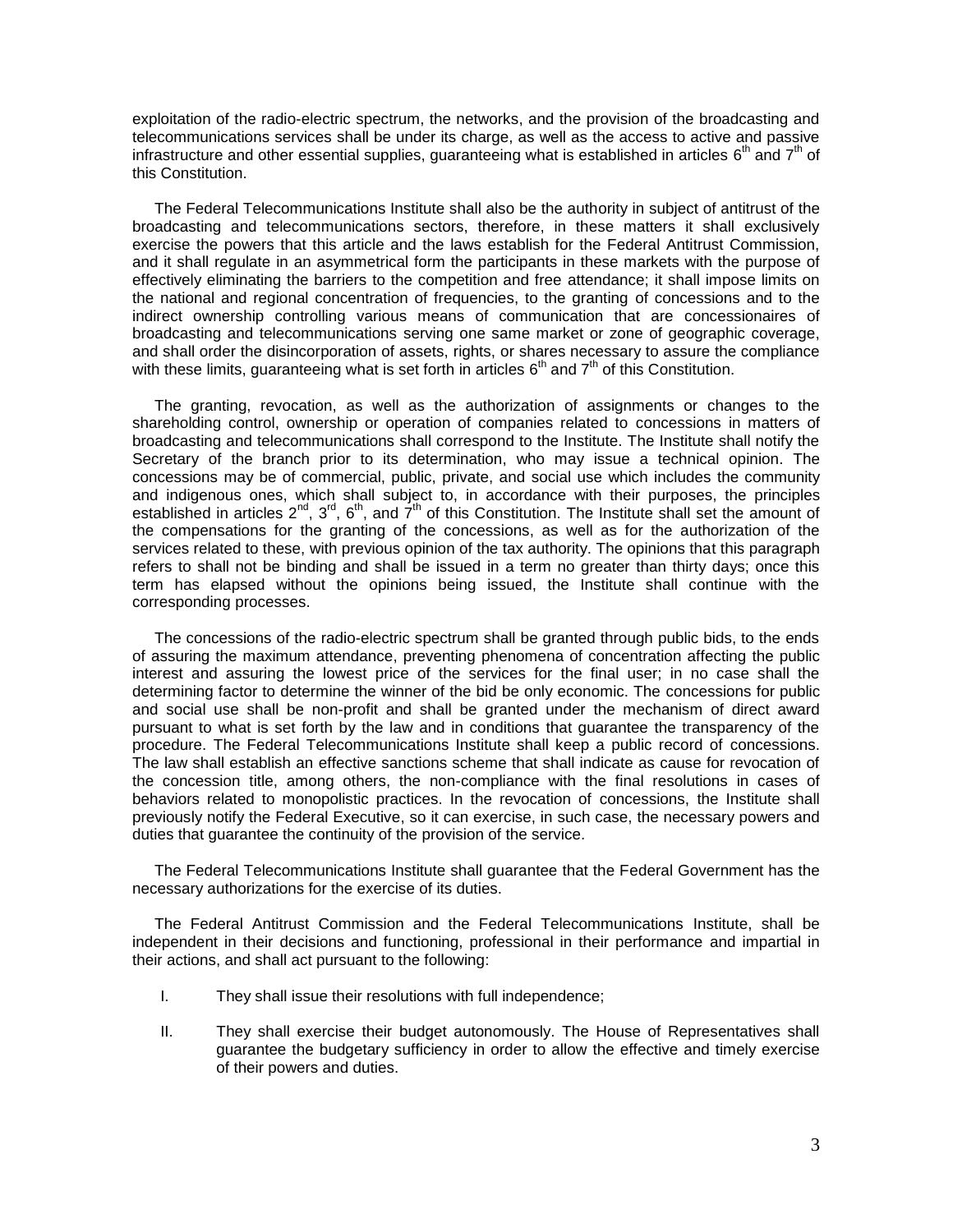- III. They shall issue their own organizational statute, through a voting system by qualified majority;
- IV. They may issue administrative provisions of general nature exclusively for the fulfillment of their regulatory function in the sector of their competence;
- V. The laws shall guarantee, within each body, the separation between the authority competent at the stage of the investigation and the one that resolves in the procedures that are substantiated as atrial;
- VI. The government bodies shall comply with the principles of transparency and access to the information. They shall deliberate in a collegiate form and shall decide the issues by majority of votes; their sessions, agreements, and resolutions shall be of public nature with the exceptions determined by the law;
- VII. The general standards, acts, or omissions of the Federal Antitrust Commission and of the Federal Telecommunications Institute may be challenged only through the indirect amparo and shall not be subject of suspension. Only in the cases in which the Federal Antitrust Commission imposes fines or the disincorporation of assets, rights, membership interests, or shares, these shall be enforced until the amparo, if filed, is solved. When it is the case of resolutions of said organisms that arise from a procedure followed in the form of a lawsuit, only the resolution putting end to the dispute may be challenged and only by cause of violations committed in the resolution or during the procedure; the general provisions applied during the procedure may only be claimed in the amparo filed against the aforementioned resolution. Specialized judges and courts shall substantiate the amparo in the terms of article 94 of this Constitution. In no case shall ordinary or constitutional recourses be admitted against intraprocedural acts;
- VIII. The heads of the bodies shall present a work program annually and an activities report quarterly to the Executive and Legislative Powers of the Union; they shall appear before the Senate yearly and before the Houses of Congress in terms of article 93 of this Constitution. The Federal Executive may request the appearance of the heads before the Houses to any of the latter;
- IX. The laws shall promote the governmental transparency under principles of digital governance and open information for these bodies;
- X. The compensation received by the Commissioners must abide by what is set forth in article 127 of this Constitution;
- XI. The commissioners of the bodies may be removed from their post by two-thirds of the members present of the Senate of the Republic, for serious offense in the exercise of their duties, in the terms provided by the law, and
- XII. Each body shall have an Internal Comptrollership, whose head shall be appointed by two-thirds of the members present of the House of Representatives, in the terms set forth by the law.

The bodies of government, both of the Federal Antitrust Commission and the Federal Telecommunications Institute shall be integrated by seven Commissioners, including the Chair Commissioner, appointed at staggered times at the proposal of the Federal Executive with the ratification of the Senate.

The Chairman of each of the bodies shall be appointed by the Senate from among the commissioners, by the vote of two-thirds of the members present, for a period of four years,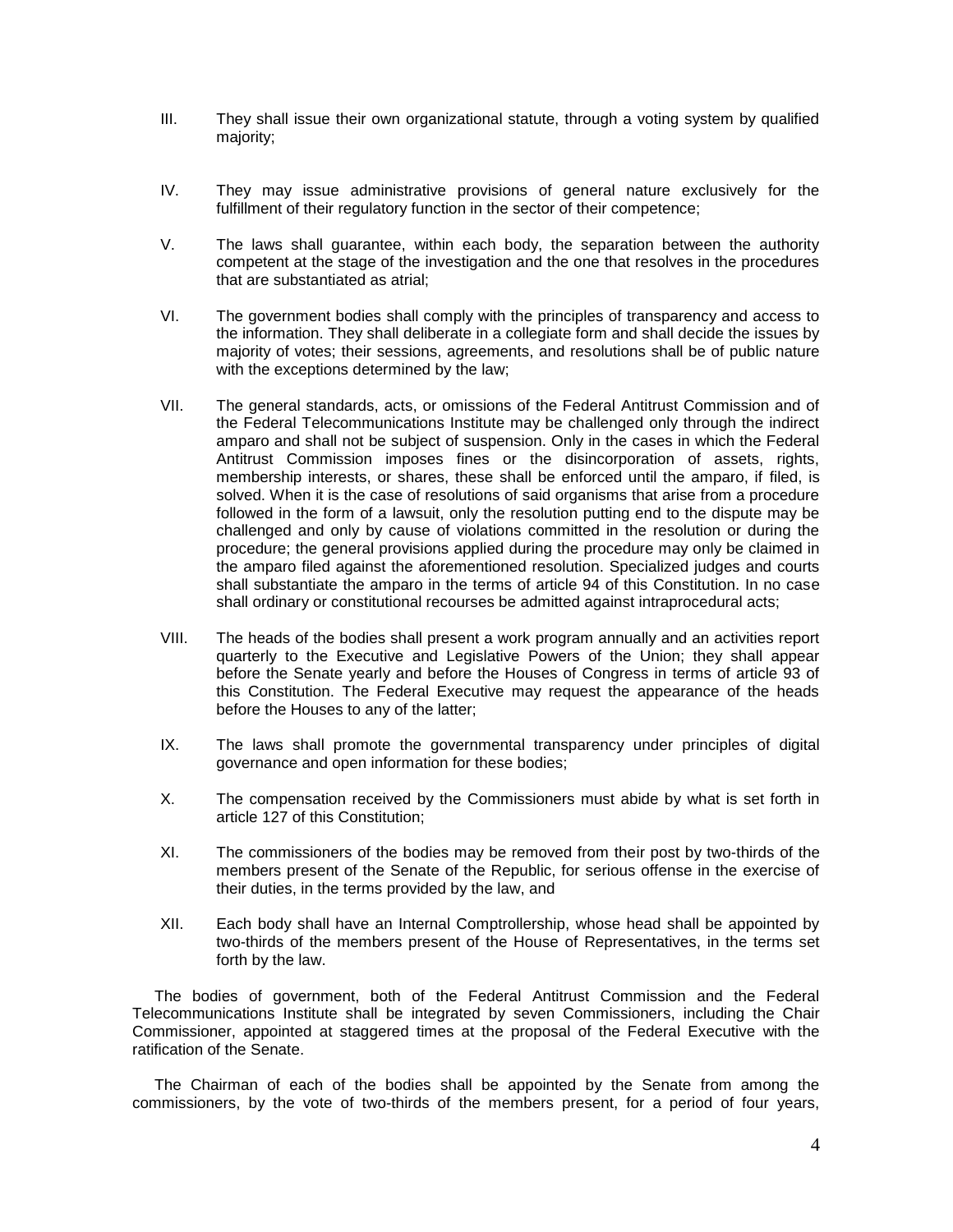renewable only once. When the appointment falls on a commissioner that concludes his appointment before said period, he shall perform the chairmanship only for the time that is left to conclude his appointment as a commissioner.

The commissioners must meet the following requisites:

- I. Be a Mexican citizen by birth and be in full enjoyment of his civil and political rights;
- II. Be over the age of thirty-five;
- III. Have good reputation and not have been convicted for a deceitful crime that deserves prison time for more than one year;
- IV. Hold a professional degree;
- V. To have performed outstandingly, for at least three years, in professional activities, of public or academic service, substantially related to matters similar to those of antitrust, broadcasting, or telecommunications, whichever corresponds;
- VI. Attest, in the terms of this provision, the necessary technical knowledge for the exercise of the position;
- VII. Not have been Secretary of State, Attorney General of the Republic, senator, federal or local representative, Governor of some State or Head of Government of the Federal District, during the year before his appointment, and
- VIII. In the Federal Antitrust Commission, not have occupied, in the last three years, any employment, position, or directive function in the companies that were subject to any of the sanctioning procedures that the cited body substantiates. In the Federal Telecommunications Institute, not have occupied, in the last three years, any employment, position, or directive functions in the companies of the commercial or private concessions holders, or of the entities related to them, subject to the regulation of the Institute.

The Commissioners shall refrain from performing any other employment, job, or public or private commission, except for teaching positions; they shall be prevented from having knowledge of issues in which they have direct or indirect interest, in the terms that the law determines, and shall be subject to the regime of liabilities of Title Fourth of this Constitution and of impeachment proceeding. The law shall regulate the modalities pursuant to which the Commissioners may establish contact to discuss issues of their competence with persons that represent the interests of the regulated economic agents.

The Commissioners shall remain in office for nine years and for no reason may they perform that position again. In case of absolute absence of any commissioner, the corresponding appointment shall proceed, through the procedure set forth in this article in order that the substitute concludes the respective period.

**Those aspiring to be appointed as Commissioners shall attest the fulfillment of the requisites indicated in the numerals above before an Evaluation Committee integrated by the heads of the Banco de México, the National Institute for the Evaluation of the Education and the National Statistics and Geography Institute. For such effects, the Evaluation Committee shall convene its sessions whenever there is a commissioner vacancy, it shall decide by majority of votes and shall be presided by the head of the entity with most seniority in the position, who shall have a deciding vote.**